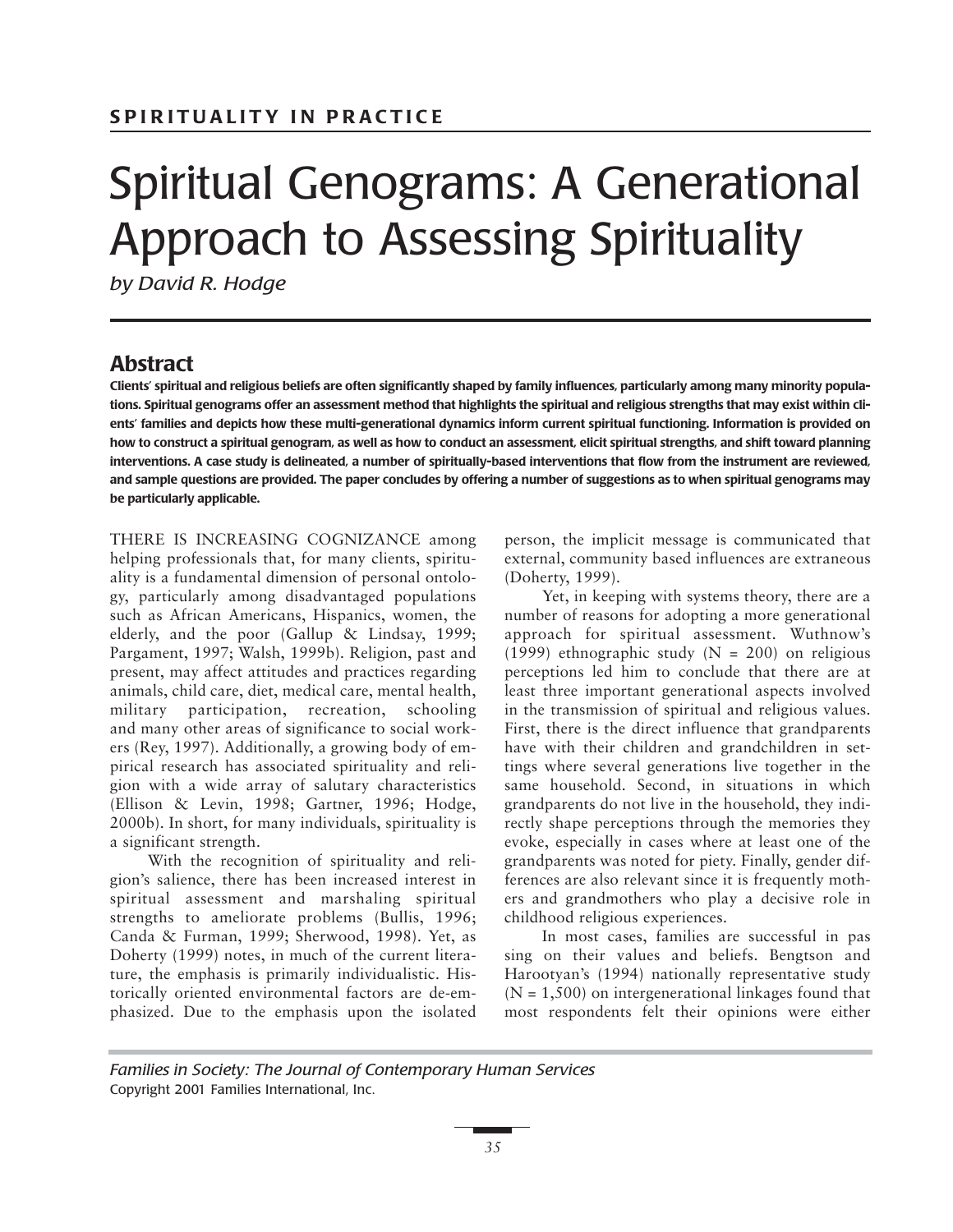"similar" or "very similar" to those of their parents. Likewise, a 24-year follow-up study  $(N = 206)$  of religious behaviors and attitudes found that 68% of respondents still self-identified as members of their original denomination (O'Connor, Alexander, Hodge, Parikh, & Grunder,1999).

Conversely, spiritually related issues can be a source of intergenerational conflict. An analysis by Clarke, Preston, Raksin and Bengtson (1999) of the Longitudinal Study of Generations data file  $(N = 1,137)$  found that "religious beliefs" were often mentioned as areas of conflict" (p. 267). An adult child may, for example, experience a spiritual awakening, leave her parents' denomination that was perceived to be spiritually lifeless, and join a new denomination that is perceived to be more spiritually alive.

To summarize, while the individualistic perspective makes a consequential contribution to the literature; it is also important to acknowledge that each person is imbedded in a particular family structure. Family of origin continues to inform beliefs and experiences, regardless of whether individuals negotiate a place for themselves within their family's tradition or exercise their right to convert to another faith tradition. Thus, it is important to develop generationally-based assessment procedures that are more congruent with the person-in-environment approach that has traditionally informed social work. A modified version of the traditional genogram would seem to present an ideal vehicle for this task. Traditional genograms are widely used and have been adapted to serve a number of discrete uses (Mc-Goldrick, Gerson & Shellenberger, 1999).

Accordingly, this paper orients readers to spiritual genograms, an assessment instrument specifically designed to identify and operationalize the spiritual and religious strengths that exist in clients' family systems. After defining spirituality and religion, information is provided on how to construct a spiritual genogram and conduct an assessment. A number of interventions that flow from the spiritual genogram are overviewed and the paper concludes with a number of suggestions for the instrument's use.

## Spirituality and Religion

Spirituality and religion are commonly conceptualized as overlapping but distinct constructs (Canda, 1997; Carroll, 1997). For the purposes of this paper, spirituality refers to an individual's relationship with God (or perceived transcendence), while religion is defined as a particular set of beliefs, practices, and rituals that have been developed in community by people who share similar existential experiences of transcendent reality (Hodge, 2000a).

Religion is defined inclusively to incorporate forms outside traditional denominational structures. As Pargament (1997) observes, New Age groups and other alternative expressions of spirituality inevitably take on the forms of religion. In short, religion is essentially the organized communal expression of individual spirituality. As noted above, both spiritual and religious dimensions frequently play a role in the immediate family system through intergenerational interactions.

# Spiritual Genograms: Philosophy and Construction

Genograms were specifically developed to provide practitioners with a blueprint of intergenerational interactions (McGoldrick, et al., 1999). Through the use of what is essentially a modified diagrammatic family tree, they help both practitioners and clients understand the flow of historically rooted patterns through time. In a manner analogous to traditional genograms, spiritual genograms provide social workers with a tangible graphic representation of complex expressions of spirituality over three generations.

While the philosophical underpinnings of traditional genograms are somewhat nebulous (Lewis, 1989), spiritual genograms are informed by what Hoyt (1998) refers to as the constructivist perspective, a collection of postmodern approaches that share a number of underlying assumptions regarding the client/practitioner relationship. More specifically, the constructivist's perspective holds that individuals construct their reality based upon interactions with significant others, both transcendent and temporal (Spero, 1990). Clients are considered to have wisdom and strengths, and consequently, therapeutic goals are co-constructed with an emphasis upon using clients' assets to overcome problems. Traditional hierarchical relationships which privilege practitioners' status are de-emphasized in favor of egalitarian alliances marked by empathic respect for divergent constructions of reality, and a belief in the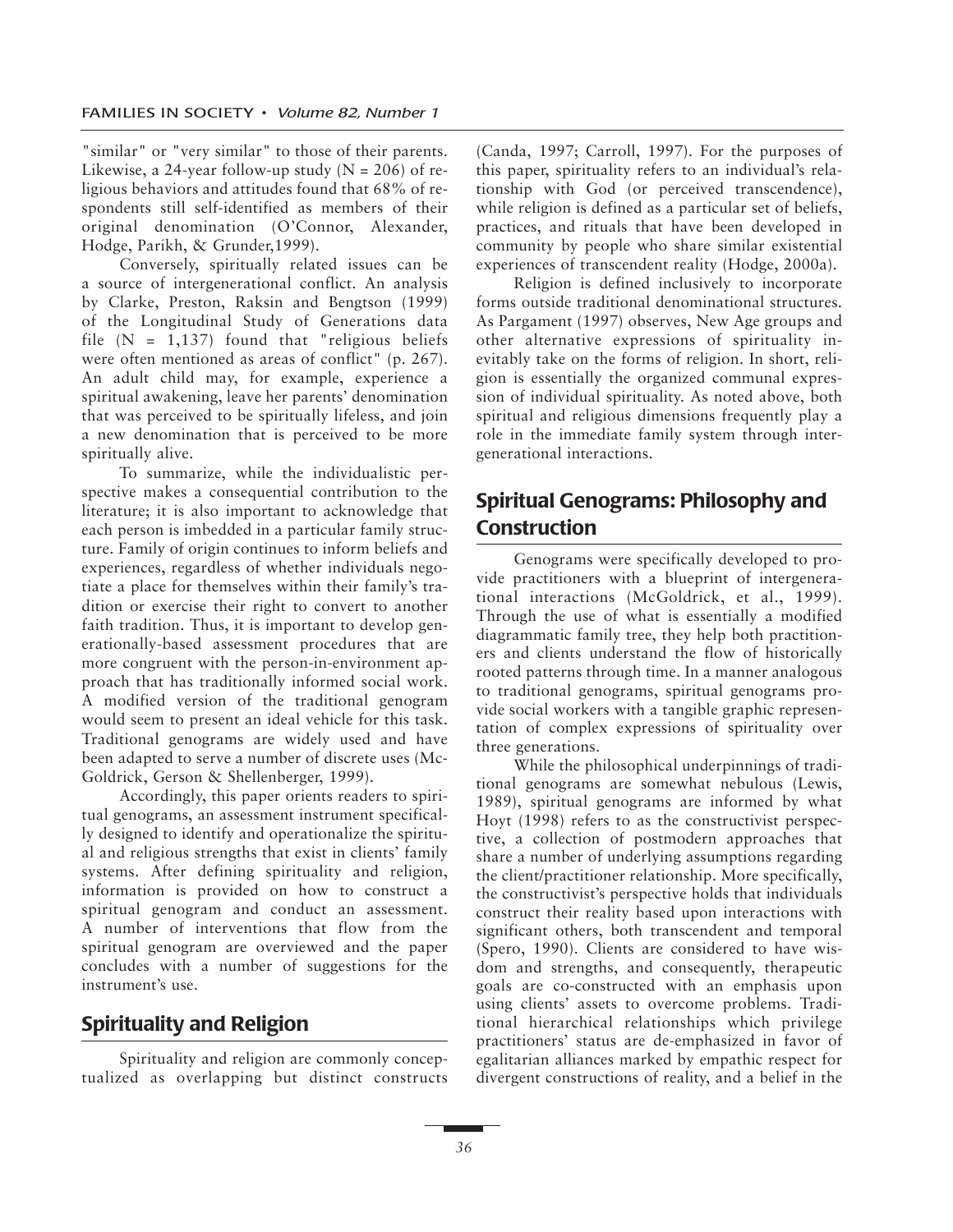power of the therapeutic dialogue to foster empowering narratives (Hoyt, 1998). These assumptions animate the assessment process discussed below from the construction of spiritual genograms to the selection of interventions.

## *Charting the Family*

The first step in constructing a spiritual genogram is to delineate the basic family structure over three generations (Frame, 2000a). Grandparents, parents, aunts, uncles, cousins, siblings, nieces and nephews are depicted, along with significant dates, such as births, marriages, divorces, remarriages, and deaths, as in a typical genogram. Some practitioners may also find it helpful to symbolize the quality of the relationships, noting conflict, closeness, distance, etc. McGoldrick, Gerson and Shellenberger (1999) and Stanion, Papadopoulos and Bor (1997) provide, respectively, book- and articlelength overviews of basic genogram construction.

Family members, however, are not the only actors in a client's spiritual history. Indeed, many religious traditions conceptualize themselves as a form of spiritual, as opposed to biological, family. Consequently, there may be distantly related or even unrelated individuals who have played a role of spiritual import equal to any person in the client's immediate constellation of relatives over the course of time (Hardy & Laszloffy, 1995).

These individuals can also be listed on the spiritual genogram (Bullis, 1990). Thus, to supplement the traditional squares representing males and circles denoting females, triangles can be used to designate individuals who have played major spiritual roles but are not members of the immediate biological family.

## *Color Coding Denominational Affiliation and Religious Preference*

Drawing pencils of various hues can be used to indicate clients' spiritual orientation, their spiritual and religious beliefs or spiritual cosmology, on the basic genogram (Lewis, 1989). Color coding is used to provide a graphic "color snapshot" of the overall spiritual composition of clients' families, which in turn suggests a variety of initial hypotheses about clients' present spiritual reality (Hardy & Laszloffy, 1995). For example, a couple's spiritual genogram that consists of a single color on one side and is multicolored on the other, can illustrate contrasting spiritual orientations immediately.

More specifically, the square representing a grandfather who was a devout Southern Baptist could be colored red while the circle depicting his wife, a member of the Assemblies of God, might be colored orange. Similarly, a son who is a Muslim might be colored brown and his Roman Catholic wife green. Other colors can be used to mark different denominational affiliations or religious preference (e.g., Presbyterian-blue, New Age-purple, Atheist/secular-black, etc.). If denominational affiliation and religious preference is unknown, then no color is used.

A person who converts to another religious tradition or decides to change denominational affiliations can be depicted by marking in the appropriate color in a circle around the outside of the figure representing the person. The date of the change should also be listed on the genogram beside the symbol in brackets. This provides an indication of the stability or fluidity of affiliation over time (Frame, 2000b).

The line connecting the parents to the children can be color coded based upon the denomination or religious tradition in which the children were raised. Additional colors can be employed if changes occurred during childhood. Building on the above example, a son that was raised in the Islamic tradition until the death of his father at age 10 and was subsequently raised Catholic would have a brown line that changes into a green line running from the parents to the child. The date of the change at age 10 could be recorded on the spiritual genogram at the point where the line changes color from brown to green.

## *The Limitations of Affiliation*

While most clients are affiliated with a particular denomination (Gallup & Lindsay, 1999), and remain in their family of origin's denominational affiliation (O'Connor, et al., 1999; Gallup & Lindsay, 1999), there is growing realization that denominational affiliations are often inaccurate indicators of adherents' beliefs (Clydesdale, 1999). Due to what Hunter (1991) refers to as an epistemologicallybased religious restructuring, it is important to note that denominational affiliations, and even religious preference to some extent, are growing less significant as indictors of personal spiritual orientation (Hoffmann & Miller, 1998; Sullins, 1999).

As Hunter (1991) observes, many denominations incorporate both orthodox believers, who af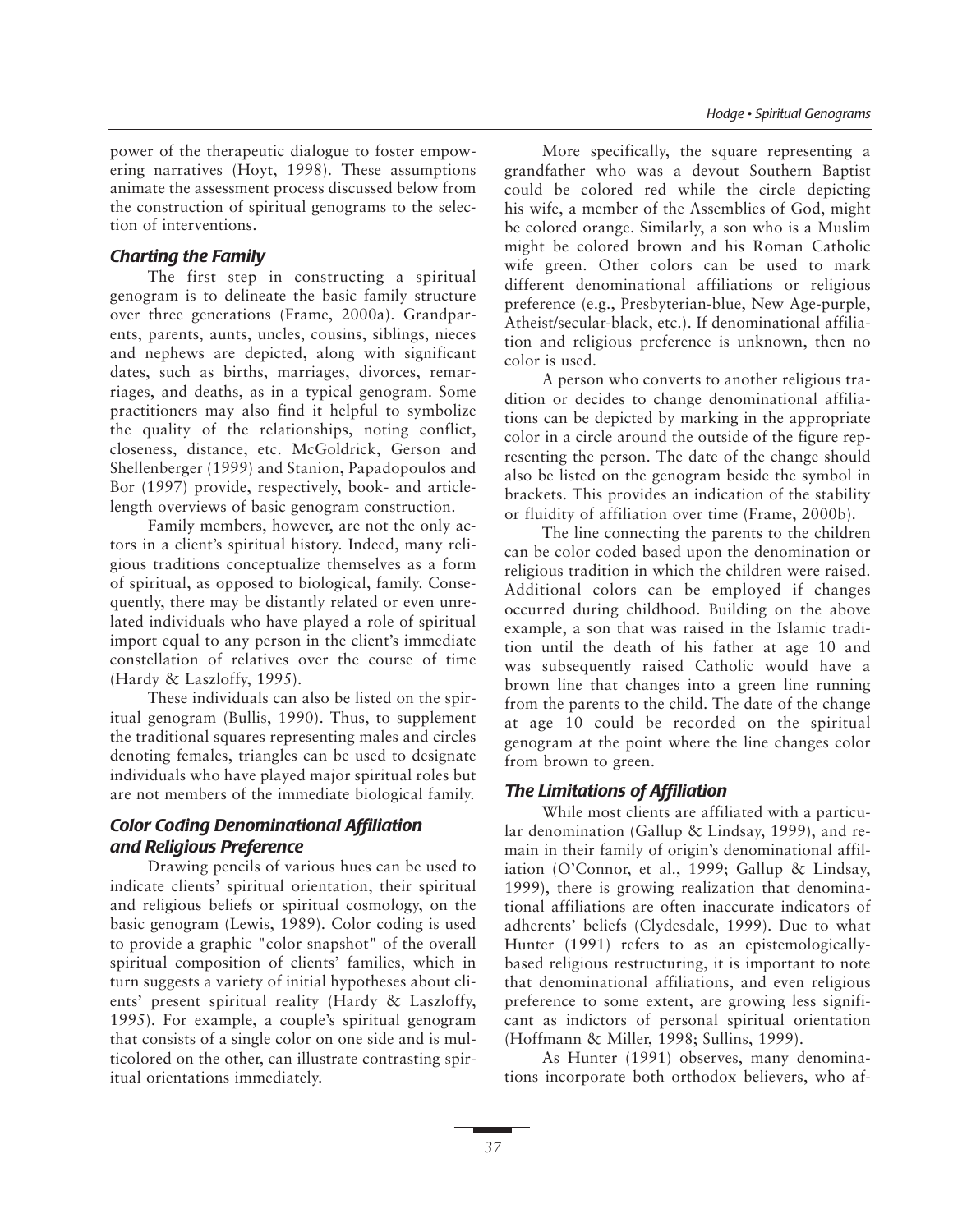firm a transcendent timeless understanding of truth, and progressive adherents, who believe that truth is an evolving entity dictated by the spirit of the present age. Thus, denominations are frequently split to some extent along epistemological lines, with some churches affirming an orthodox or conservative understanding of truth while others hold a progressive or liberal view. Put differently, due to differences in epistemology, clients can express their spirituality in radically different manners even when members of the same denomination.

An Evangelical United Methodist, a charismatic Episcopalian and a traditional Catholic may have more in common with each other than members of their own denominations.

As a result of this religious restructuring, epistemology rather than denomination is becoming an increasingly salient marker of one's metaphysical worldview. Due to what Hunter (1991) calls an ecumenism of orthodoxy, an Evangelical United Methodist, a charismatic Episcopalian and a traditional Catholic may have more in common with each other than members of their own denominations, in spite of their rather significant theological differences that might have hindered relationships in past generations. Similarly, although to a lesser extent, a devout Hindu, Muslim, or Orthodox Jew may have more in common with a Mormon, due to their shared epistemological approach, than members of their own traditions whose beliefs have been largely secularized by the dominant progressive culture (Fenton, 1988; Smith, 1999; Wuthnow, 1999).

Consequently, an executive who holds an Evangelical spiritual orientation might switch denominations with each corporate move selecting a church with an orthodox understanding of truth. In situations where clients have repeatedly changed denominations, it may be appropriate to discard denominational affiliations entirely when color coding. In addition to depicting the major religious traditions, such as Islam, Buddhism, Hinduism, secularism, etc., color coding might be used to portray the major epistemologically-based traditions within Christianity: Evangelicalism, liberal Protestantism, and conservative and liberal Roman Catholicism.

Similarly, when working with individuals from other major religious traditions, a similar epistemological demarcation often exists between orthodox believers on one hand, and progressive and secular/cultural adherents on the other. For instance, Fishbane (1999) notes that many individuals now consider the Jewish community to be two separate communities, with the rift so great that Orthodox Jews are unable to sanction their children marrying liberal Jews who may not be considered Jewish according to traditional rabbinic law.

#### *Integration and Client Selection*

It is not uncommon for both denominational and epistemological approaches discussed above to ring true in clients' experience. In such situations both methods may be incorporated into the genogram by dividing the symbols diagonally in two, with the left half designating the denomination and the right half the epistemological status. For example, while both parents may belong to the same Southern Baptist denomination as their daughter, the client may view her mother as a conservative and her father as a liberal. In this case, the right side of both symbols would be colored red, while the left side of the mother's circle might be colored yellow, to signify conservative beliefs, and the right side of the father's square is colored gray, to indicate liberal beliefs. Similarly, yellow and gray would be used with other individuals in the genogram to indicate orthodox and progressive spiritual orientations, with an additional color being used to depict other orientations if warranted in the client's perception (e.g., pink might be used on the left side of the symbol to portray a nominal, essentially secular Southern Baptist).

It is important to ensure that the religious preference and denominational affiliation accurately represents clients' phenomenological reality. As mentioned above, the essential point of color coding is to reflect the degree of spiritual and religious congruence and dissimilarity that exists throughout the family system. Accordingly, practitioners may wish to explain the basic concepts to clients and allow them to select the colors that most accurately reflect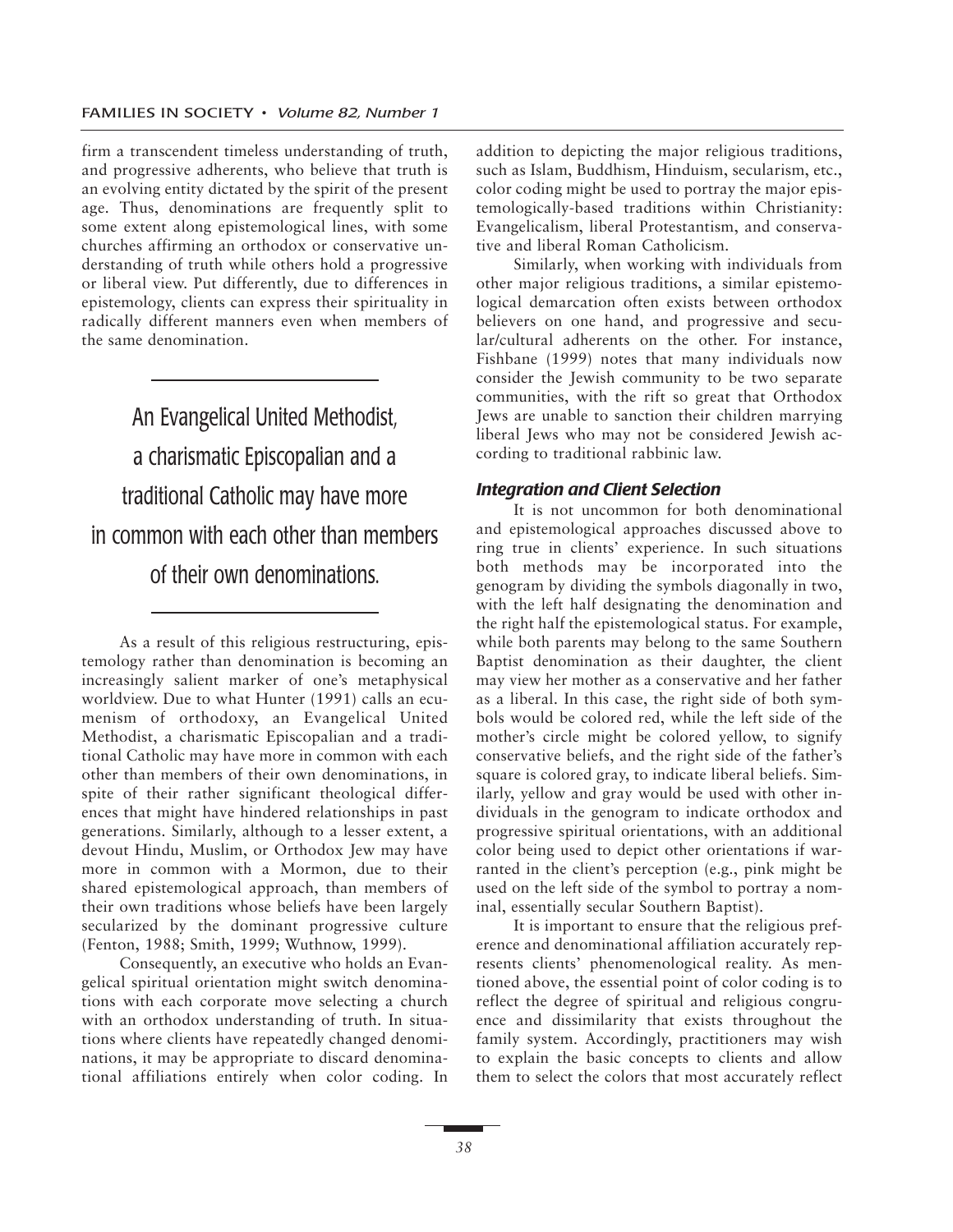their perceptions in a manner that serves as a good proxy for their spiritual orientation. While religious preference and denominational affiliation provide good starting points, particularly for grandparents, practitioners should seek to move beyond these initial markers to obtain a fuller understanding of how spirituality was expressed in the family system with clients making the final determinations.

#### *Filling in the Picture*

Significant spiritual events should also be recorded on the genogram. Baptisms (water and spirit), confirmations, church memberships, bar and bat mitzvahs, and other events that hold religious import can be delineated (Frame, 2000b). When possible, symbols drawn from clients' spiritual cosmology should be used to depict these events. For instance, charismatic or Pentecostal believers might use a dove to represent the filling of the Holy Spirit while Hindus might draw a relief of a temple to denote the significant effect the opening of a new temple had on their community. In addition to symbols, short summary statements can be delineated on the genogram to note significant events.

#### *Depicting Notable Spiritual Relationships*

In addition to depicting religious beliefs, it is also possible to include an affective component as well. Felt spiritual closeness between family members can be illustrated on spiritual genograms. Lines with double-headed arrows can be used to symbolize a relationship in which individuals experience a close reciprocal spiritual bond, with the thickness of the line indicating the intimacy or strength of the relationship (Hodge, 2000a). In situations in which the relationship was more hierarchical and less reciprocal, as might occur with a grandparent mentoring a grandchild, a single arrowhead can be used to depict the flow of spiritual resources. Finally, spiritual conflict can be portrayed with a jagged line, similar to a lightening bolt, drawn between the two individuals.

## A Case Example

Within the constraints of the journal's black and white format, Figure 1 indicates what a relatively straightforward spiritual genogram might look like for a couple, Mark and Beth, who are experiencing martial problems. Various patterns (e.g., dots, diagonals, waves, etc.) are employed to depict different denominations in place of the actual colors that would normally be used with a spiritual genogram.

As represented by the dotted "color" coding, Mark's family system is characterized by a single denominational affiliation, Southern Baptist, with the exception of his maternal grandmother, Stacy, who was a nominal Methodist. While the shared values have helped the family maintain a relatively close, loving bond, Mark has always felt especially attached to his maternal grandfather, crediting David for helping him to turn his life around in his teens when he was experimenting with illicit substances in defiance of his family's standards. David's mentoring relationship also played an instrumental role in his baptism at 19, which sparked a full return to active participation in his church fellowship. Also noted on Mark's spiritual genogram is that Kevin, Mark's father, had difficulty coming to terms with the death of his 82-year-old father until he received divine comfort in the form of a dream and that David has experienced some spiritual conflict with his wife Stacy over the years.

Beth's family system exhibits a greater degree of spiritual diversity. Her paternal grandmother, Carol, was raised Episcopalian. However, at age 17 she experienced an infilling of the Holy Spirit at an interdenominational Pentecostal youth rally. She subsequently left the Episcopal church, joining the Assemblies of God, where she met her husband, and raised her four children in that denomination. Although Reggie was only marginally involved in his faith community, his involvement with Carol led to a re-engagement with his fellowship. Hannah, the oldest daughter from Reggie and Carol's marriage, abandoned her faith for agnosticism during her college years, a decision that caused a degree of sorrow in the family.

Beth's parents are both particularly committed Christians, as signified by the open scriptures. Little is known about Beth's maternal grandmother, Jane, and nothing about her maternal grandfather. Beth's mother, Karen, experienced a particularly stormy upbringing that lasted into her mid-20s. A spiritual conversion at 28, and subsequent involvement in the Vineyard Christian Fellowship, led to a significantly sunnier period in Karen's life. As indicated by the heavy line, Carol has played an important role as a mentor in Karen's life after joining the family.

Beth's parents were heavily involved in church activities and have been accorded a number of hon-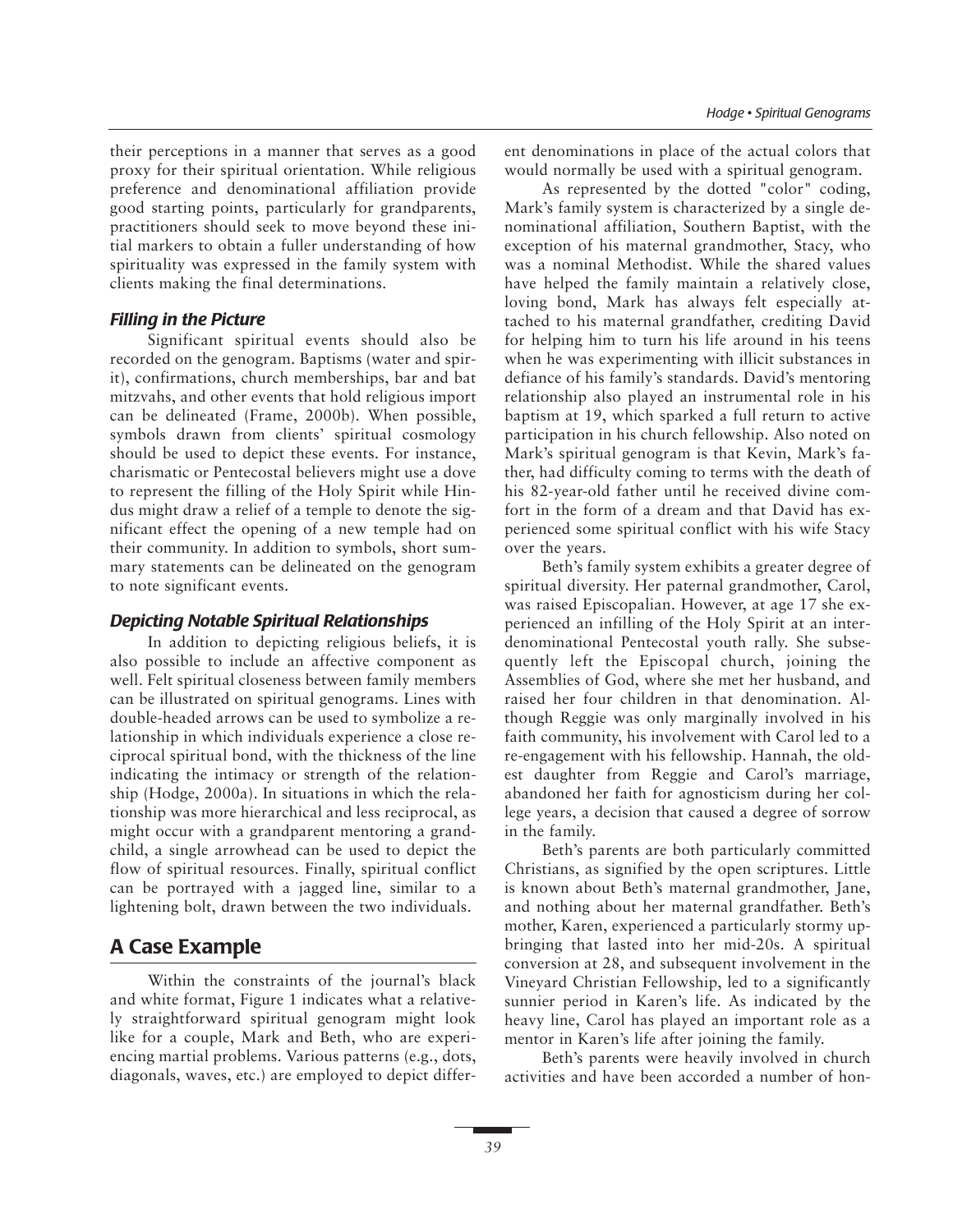ors for their contributions. During Beth's late teen years, an international mission trip to work with an oppressed desert dwelling population had a significant influence upon her life, sparking a lifelong sensitivity to social justice issues as she experienced God's heart for the poor and disenfranchised. While Beth has generally gotten along well with her parents, there have been frequent stormy periods, particularly with her mother. Ruth, her youth pastor, has been a significant spiritual influence in her life. Indeed, Ruth is widely respected in her parents' fellowship and has played a role as a role as a spiritual mentor with both of Beth's parents, although the relationship has been reciprocal.

### Conducting an Assessment

Given the sacred nature of spirituality for many clients, it is important to obtain clients' consent before exploring the issue. For example, a practitioner might ask Mark and Beth if spirituality feels like an area they wish to explore. Similarly, the spiritual genogram should also be explained and permission secured before initiating construction. The exploration of clients' spiritual cosmologies should be conducted in a spirit of openness and respect which empowers clients to discover their own solutions (Rey, 1997). Clinicians should attempt to suspend their own values, to the extent possible and, with an attitude of curiosity and interest, seek to uncover and utilize resources from within clients' worldviews which they can use to solve the challenges they face (Dunn & Dawes, 1999). Similarly, rather than using terminology from their own spiritual cosmologies, practitioners should attempt to adopt the vocabulary of their clients.

#### *Safeguarding Autonomy*

When attempting to access the spiritual dimension, value conflicts stemming from differing epistemologies may place client autonomy at risk. Social workers disproportionately understand the world through a progressive/secular epistemological lens (Hunter, 1991). Conversely, many clients for whom spirituality is especially salient, particularly those who are disenfranchised, view reality through an orthodox lens (Davis & Robinson, 1996). Accordingly, workers may inadvertently privilege responses that concur with their values (Dor-Shav, Friedman & Tcherbonogura, 1978) especially since little has been written about value conflicts from this perspective (Roberts, 1999b). When clients' cosmologies affirm, for example, complementary gender roles, sexual activity reserved for marriage, the sanctity of human life, including those with disabilities, and other values commonly associated with an orthodox framework, social workers must respect and affirm these values and refrain from implicitly imposing their own. The converse is equally true when orthodox practitioners work with progressive clients.

Practitioners can safeguard clients' autonomy by monitoring their own and clients' responses to sensitive, value-laden issues to ensure that clients are assenting to the movement of the clinical dialogue. Social workers should be aware that religious countertransference occurs commonly, particularly when addressing areas in which value systems conflict (Genia, 2000). For instance, feminist practitioners raised in a faith tradition which affirms complementary gender roles, such as Mark's Southern Baptist tradition, may find that clients who hold complementary views on gender relations evoke unresolved emotions that jeopardize the therapeutic relationship (Black, Jeffreys & Hartley, 1993).

Roberts (1999) also suggests that practitioners be sensitive to the biases of the dominant culture toward clients' spiritual belief systems. For instance, media outlets tend to frame people of faith negatively by, for example, neglecting to include context that might engender an empathetic understanding of believers' worldview or associating people of faith with negative characteristics or events (Skill & Robinson, 1994). Time magazine's decision not to mention (in their 20-page cover story) that the Columbine killers were motivated by anti-Christian hatred reflects the former bias while unfounded media accusations that Muslims were responsible for the Oklahoma City bombing reflects the latter (Rabey, 2000; Roberts, 1999). Clients may be more receptive toward sharing their personal spiritual narratives if workers demonstrate an empathetic awareness of the discrimination people of faith frequently encounter at the hands of the dominant culture.

#### *Areas to Explore*

While the construction of a spiritual genogram should be as client directed as possible, practitioners play an important role by helping clients explore their spiritual history. To assist in the exploration, social workers should be aware of a number of com-

*40*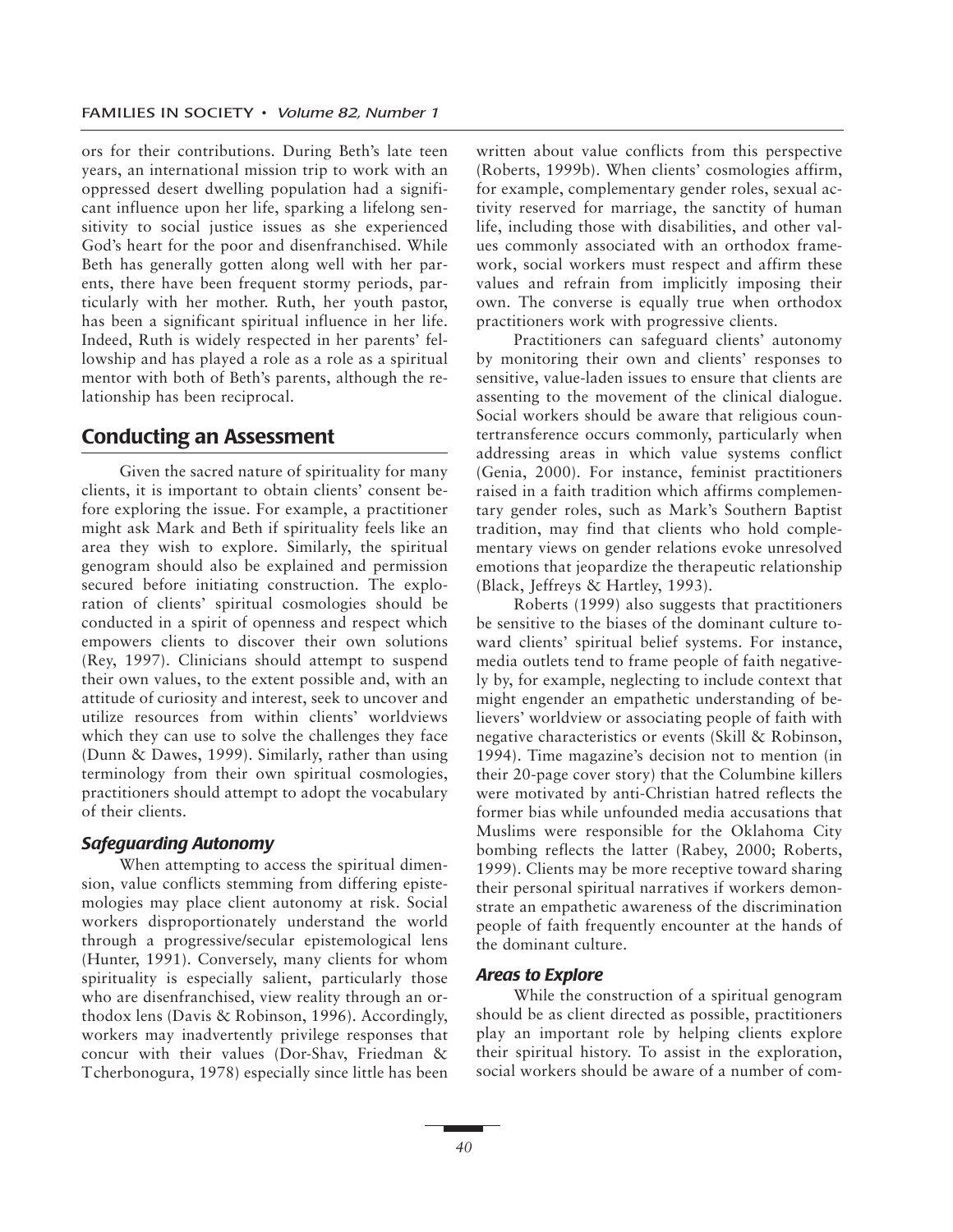mon patterns that may exist in clients' histories. While it is critical not to stereotype or generalize regarding spiritual beliefs (Griffith, 1999), it may also be helpful to be aware of some commonly occurring themes that may warrant exploration.

While most individuals are religiously active, over three-quarters become inactive during some point of their lives (O'Connor, et al., 1999). O'Conner and associates (1999) found that the average age at which inactivity began was 21, with the period of inactivity lasting approximately 7 years. Important life decisions that typically occur during the 20s can come back to haunt individuals when they re-engage their spiritual walk later in life. For example, courtship and marriage may occur when either one or both of the parties are inactive in their faith. Conflict may occur when individuals seek to re-connect with their spiritual roots.

Problems may also arise from differing levels of spiritual and religious involvement, even among denominations that hold generally similar theological views. Baptists, for example, may be much more likely to be spiritually and religiously engaged than Methodists or Catholics (O'Connor, et al., 1999). Accordingly, it is important to explore with the client denominational distinctives and how any differences in denomination or religious preference played themselves out in family life.

In aggregate, the salience of spirituality increases with age (Argue, Johnson & White, 1999). Consequently, grandparents may have an added desire to pass on their wisdom to their families, and close, cross-generational spiritual bonds may arise with spiritually receptive grandchildren. Further, in African American, as well as many other minority communities, the role of elders in the transmission of spiritual and religious values may take on a more prominent role (Dancy & Wynn-Dancy, 1994).

Wuthnow (1999) notes that growing up in a devout home places people in a distinct subculture. Much like individuals who fall under Hunter's (1991) ecumenism of orthodoxy, these people are often acutely aware that their values, morals, and perceptions differ from those of the dominant secular culture. As Talbot (2000) observes, in the midst of an ascendant secular culture, these individuals represent the new counterculture. Two prominent indicators that are associated with this discrete outlook are childhood environments in which one's parents read the Bible at home and regularly held family devotions (Wuthnow, 1999).

Major life challenges frequently enhance the personal salience of spirituality (Pargament, 1997). Difficulties often serve to re-orient individuals toward an eternal perspective. While crisis can drive people away from God due to perceived lack of help in time of need, they more frequently have the reverse effect, as individuals seek refuge in the only Being that is able to transcend the current crisis (Ferraro & Kelley-Moore, 2000).

A new vision of the social work practitioner would include an openness that is not rooted in ego but which taps into the more creative, uncertain, and cosmic ways of knowing oneself and the world.

Encounters with angels, recently departed family members and other transpersonal beings occur relatively frequently (Gallup & Lindsay, 1999). For instance, approximately 50% of bereaved individuals experience the presence of the recently departed family member (Lindstrom, 1995). While these encounters are often life changing in nature, there may be a reluctance to share them, even with other family members, due to their perceived unusual nature (Fitchett, 1993; Morse & Perry, 1994). Such experiences may become cherished inspirational stories, treasured individually with a few trusted family members, or with the whole family depending upon the family's spiritual norms.

Table 1 provides practitioners with a list of possible questions that can be used in tandem with the above material to facilitate the exploration and construction of a spiritual genogram. The questions are grouped somewhat thematically, moving toward increasing degrees of personal disclosure. Given the highly personal nature of spirituality for many individuals, clients may find it easier answering questions about relatives' beliefs and practices than their own, at least until a degree of trust has been established. Concurrently, practitioners should not feel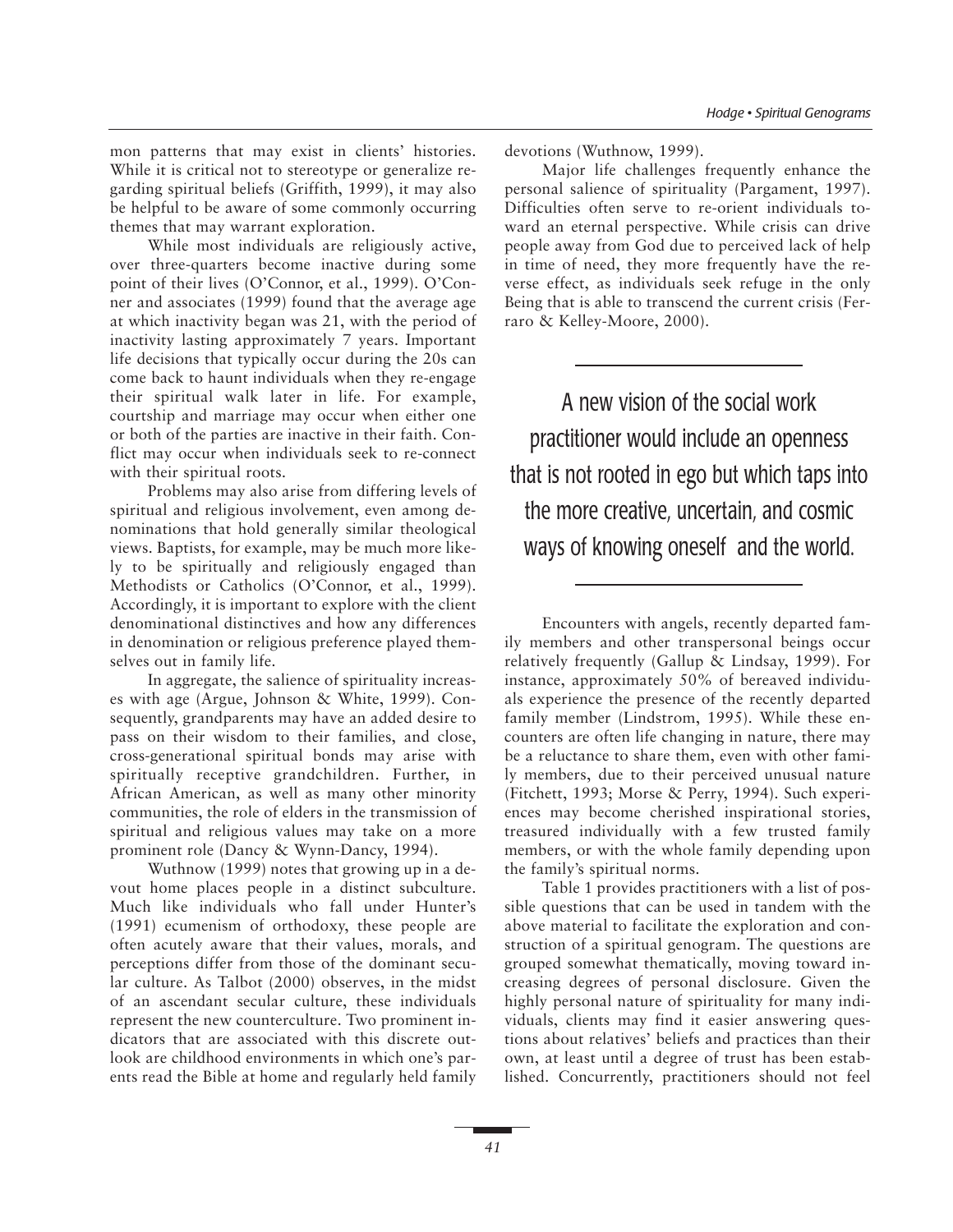locked into any specific order, nor should the exact wording necessarily be retained. Rather, much like the above material, they are offered as a resource to alert social workers to possible areas of inquiry that can be woven into the therapeutic dialogue to help clients access pertinent data.

#### *Moving Toward Interventions*

After the basic historical components of a spiritual genogram are set in place, it is appropriate to shift from the examination and depiction of past dynamics to highlighting present spiritual functioning. The focus shifts from other family members to the client. In this stage of the assessment, practitioners help clients explore how their past spiritual history has shaped their current spiritual functioning. It also sets the stage for shifting toward interventions.

Table 2 provides a list of sample questions that might be asked to foster reflection on how past history has influenced present functioning. Keeping in mind the same cautions as noted in regard to Table 1, these questions generally move from personal exploration toward intervention. Consequently, in the context of the ensuing discussion, an attempt should be made to identify spiritual strengths that can be used to address presenting difficulties. Put differently, clients and practitioners should work together to ascertain spiritual resources and how these assets can be brought to bear on problems. As the case example illustrates, insights can be written on the spiritual genogram.

## Interventions

While the interventions selected are dependent upon each client's unique life context, and the theoretical orientation of the clinician, there are a number of interventions that flow naturally from a spiritual genogram of which practitioners may wish to be aware. As Stanion, Papadopoulos and Bor (1997) record, constructing and exploring a genogram is a therapeutic intervention that often sparks significant changes. Fresh perspectives and assets that clients

#### **Table 1**. *Possible Questions to Assist in Constructing a Spiritual Genogram*

■ What type of religious affiliation characterized each member of your family, going back to your grandparents? How meaningful was their relationship with their denomination/faith? Their church (house of worship)? To what extent were their personal beliefs and those of their church/denomination congruent? What was their level of participation? To what extent did they enjoy religious fellowship? Their spiritual lives?

■ How did they express their spiritual and religious beliefs? What were the particular rituals or sayings that were commonly evidenced? How were spirituality and religion assets in their lives? How did their spirituality intersect with the difficulties they encountered in life? How did their faith help them cope with trials?

■ What spiritually significant events (transitions/conversions/changes in affiliations/encounters with transpersonal beings) have occurred in the family? How did these events affect the individuals involved? How did other members react to these changes?

■ What are the differences (and similarities) among various family members in their beliefs (practices)? How were differences and conflicts managed? Who was the spiritual leader in your family? What role did your grandparents play in your spiritual walk?

■ What spiritual relationships stand out to you in your childhood years? What are your earliest religious memories? Did your family hold regular devotional times? What types of spirituallybased practices occurred at home? Which members of your family have had most influence on your spiritual walk? Who do you feel closest to in a spiritual sense?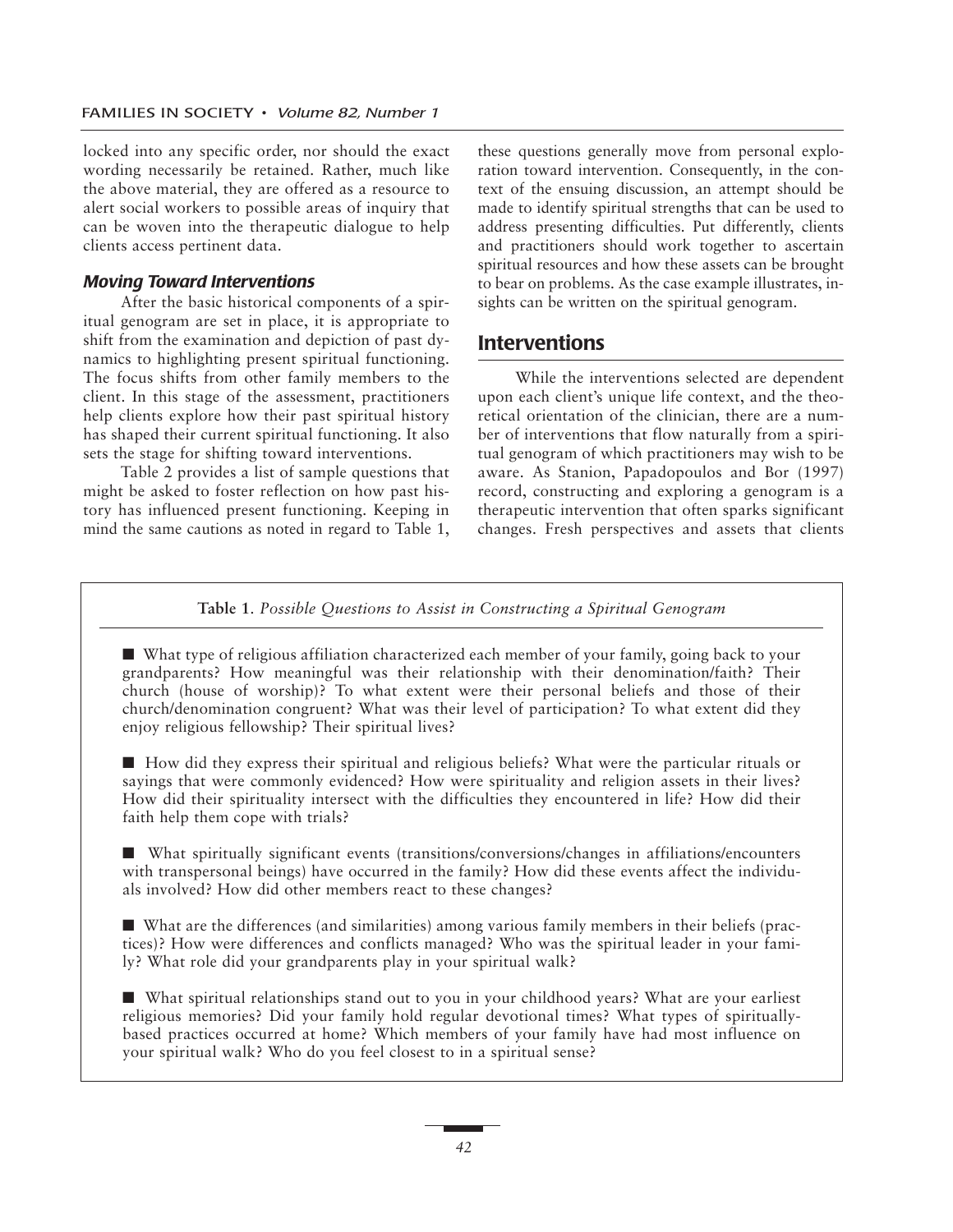had previously been conscious of in only a peripheral sense, are brought into concrete relief by their physical depiction. In turn, social workers can build on these developments to solidify change.

New narratives can often be fostered as clients see themselves as actors in empowering stories. For example, clients may be able to discern God's hand in certain circumstances over the course of time. A pattern of God's personal intervention, previously undiscerned, may be apparent in the genogram. For example, Mark and Beth's spiritual genogram clearly depicts God's intervention in Kevin's life as well as Carol's and Karen's with significant positive ramifications echoing down through the family systems. Instead of seeing themselves as isolated individuals, overwhelmed by life's circumstances, clients see themselves as under the providential care of God. Disempowering discourses can be altered by such insights, opening up new possibilities to address problems (Richert, 1999).

Working with a Christian sample, Pargament and Brant (1998, p. 122) have identified a number of positive attributions that may help individuals cope

with crisis. Table 3 provides a redacted list of these attributions. Practitioners may be able to foster the adoption of positive narratives by highlighting these attributions when they appear in clients' family histories. Similarly, workers may want to explore to what extent these attitudes exist during the construction of spiritual genograms when working with Christian clients.

Cognitive approaches using spiritual content have been demonstrated to be effective with both Muslims (Azhar, Varma & Dharap, 1994; Azhar & Varma, 1995a; Azhar & Varma, 1995b) and Christians (Hawkins, Tan & Turk, 1999; Propst, 1996). Spiritual genograms can be used to detect healthy beliefs that are spiritually based and substitute them for unproductive beliefs in accordance with the standard tenets of cognitive therapy.

Spiritual genograms also afford the opportunity to reconnect with both the spiritual roots and strengths of family members. As Walsh (1999a, p. 43) noted, "restoring vital bonds with a family's religious heritage is healing and empowering." For instance, a young African American struggling

#### **Table 2**. *Questions That Might be Used for Transitioning to Interventions*

■ In relationship to your family, what are your current religious and spiritual beliefs? How have your beliefs (practices/feelings) changed since childhood (adolescence)? How has your family's beliefs and practices affected your present expression of spirituality?

■ To what extent do you experience conflict (fellowship/harmony) with other family members over your spiritual beliefs? What have you accepted and rejected from your family's spiritual history? What prompted these decisions?

■ What sort of patterns do you see emerging over time? How does your present spirituality intersect with these patterns? How has God worked through your family? How has God worked through your family to touch you?

■ How does your spirituality assist you in dealing with difficulties? Are there religious practices that help you cope with trials? Does the severity of your problem(s) dissipate or disappear when you engage in certain spiritual practices? What does your faith teach about forgiveness? How have you been able to apply this teaching in your own life?

■ Are there spiritual strengths in your family's history that you could draw upon to help you deal with problems? Are methods of dealing with problems that you might be able to adapt from others? What sort of insights could you draw from your spiritual genogram that might help you to address your current difficulties?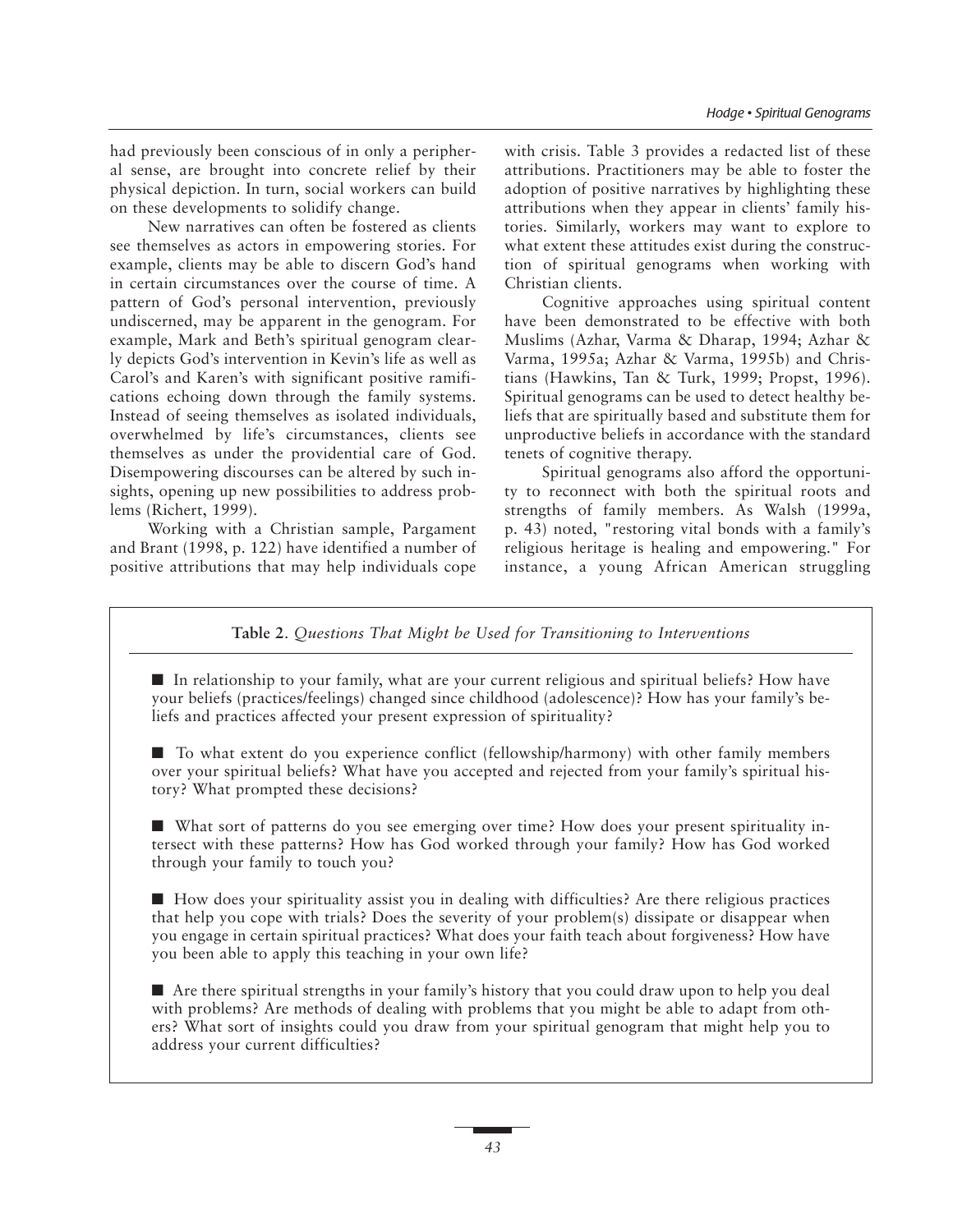with racism might benefit from learning how the Christian beliefs of elderly grandparents enabled them to overcome similar problems (Johnson, 1995). Not only is the relational connection empowering, but practical strategies can be gleaned to tackle extant problems. Or to use the case study as an example, Mark may benefit from exploring with his maternal grandfather, David, how to overcome his marital conflicts in light of David's own struggles with his wife.

Spiritual genograms may also suggest opportunities to become engaged in local fellowships, church bodies, small groups, and other faith-based communities. Social support can be a key factor in overcoming problems. For example, Maton and Salem's (1995) longitudinal examination of an Evangelical congregation revealed an empowering, supportive, strengths-based atmosphere that engendered an increased sense of selfworth, connectedness, and optimism regarding the future. Additionally, religiously based social support may be qualitatively and quantitatively superior to social support obtained in other forums (Ellison & George, 1994). In the case of individuals who are not currently involved in a faith-

| Table 3.<br>Positive Cognitive Attributions During a Crisis             |
|-------------------------------------------------------------------------|
| Thought about how my life is part of a lar<br>ger physical force        |
| Worked together with God as partners to<br>get through this hard time   |
| Looked to God for strength, support, and<br>guidance in this crisis     |
| Thought about sacrificing my own well-<br>being and living only for God |
| Tried to find the lessons from God in the<br>crisis                     |
| Looked for spiritual support from my<br>church in this crisis           |
| Tried to give spiritual support to others                               |
| Confessed my sins and asked for God's<br>forgiveness                    |
| Asked God to help me find a new purpose<br>in living                    |
| Note: Redacted from Pargament and Brant (1998)                          |

based group, spiritual genograms may reveal such strengths, perhaps in the lives of other family members, and encourage personal re-engagement with one's own tradition. Alternatively, sporadic attendees may decide to increase their level of interaction. In the case of regular attenders, such as Mark and Beth, the possibility of untapped resources that might be used to address problem areas can be explored.

Rituals can often be used to address problems. The intensity of problems may be attenuated when clients engage in certain rituals, such as prayer, worship, family devotions, scripture reading, music, participation in faith-based activities such as Promise Keepers, youth mentoring programs, etc. In solution-based terminology, they often represent a time when "exceptions" from present difficulties are experienced. By building on what works in clients' lives, problems can be overcome in other areas (Kuehl, 1996; Kuehl, 1995). Spiritual genograms can be used to identify current rituals, or those of other family members who

> have encountered similar problems.

For example, a spiritual genogram may reveal a family ritual that fell into disuse after a particular person's death that could be accessed to address a current problem (Roberts, 1999a). Finally, there is a growing empirical body of work on the efficacy of forgiveness interventions (Mc-Cullough, Paragament & Thoresen, 2000). Essentially all major world religions endorse forgiveness as an expression of orthodox faith (Rye, et al., 2000). Spiritual genograms are perhaps the ideal tool to identify conflicted family relationships and tap into the necessary spiritual resources to foster healing. DiBlasio's (1998) article provides a good overview of the use of decision-based forgiveness interventions within the context of inter-

generational therapy. It should also be mentioned that many of the practical suggestions DiBlasio lists can be transferred to forgiveness interventions directed toward individuals outside the family unit.

#### Uses of Spiritual Genograms

Although spiritual genograms can be effective instruments in a number of situations, social workers may find them to be particularly useful when clients present with problems involving family members or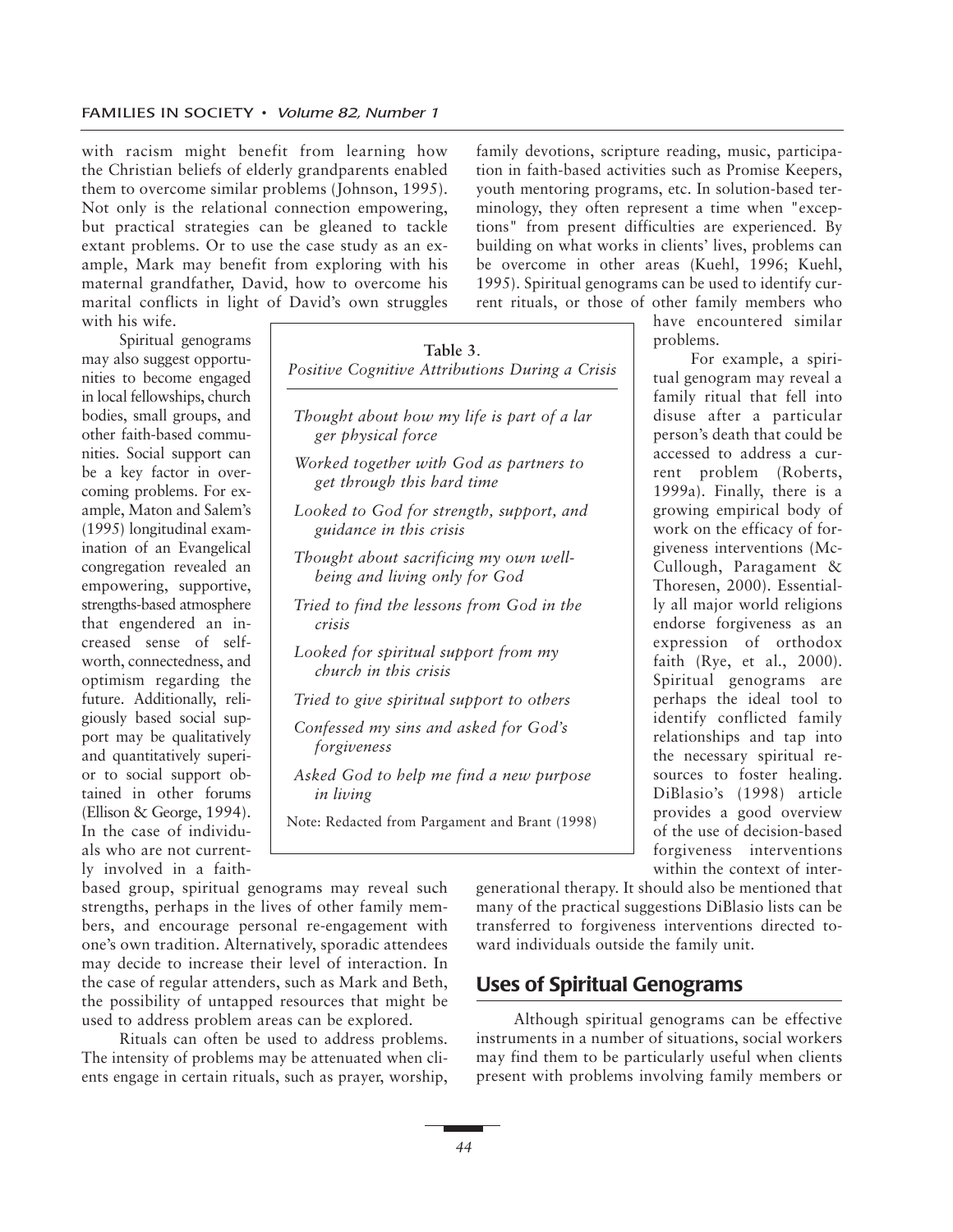

**Figure 1.** *Example of a Spiritual Genogram*

family of origin issues. For example, Heller and Wood's (2000) examination of couples that married individuals from other faiths found that they experienced unique barriers to intimacy that were spiritually based. For these intermarried couples to achieve intimacy levels comparable to those who married within their tradition, the couples had to work through these differences. As the case example illustrates, spiritual genograms serve as an effective tool to expose areas of difference and potential conflict as well as highlighting the respective spiritual strengths each person brings to the relationship.

Conversely, spiritual genograms could also be used with couples from similar backgrounds to increase their level of intimacy. Heller and Wood (2000) found that couples who affirmed the same tradition achieved high intimacy levels based upon their shared understanding. Thus, practitioners may find spiritual genograms to be a useful tool for increasing intimacy by further drawing out similarities and then building upon the couple's commonalties.

Spiritual genograms can also be useful in dealing with recent immigrants from various faith traditions. For instance, Daneshpour (1998) noted that genograms were crucial when working with Muslims due to the sense of cohesion and interdependency among family members. In such cases spiritual genograms can highlight spiritual resources, important relationships and other spiritually-based information that is significant for understanding clients and ameliorating their problems.

Poole (1998) noted that genograms may be helpful with Hispanics as they show respect for tradition and help connect spiritual and religious dimensions to treatment plans. Similarly, they may also be particularly useful with other populations that have a prominent sense of extended famly and/or where spirituality is an important facet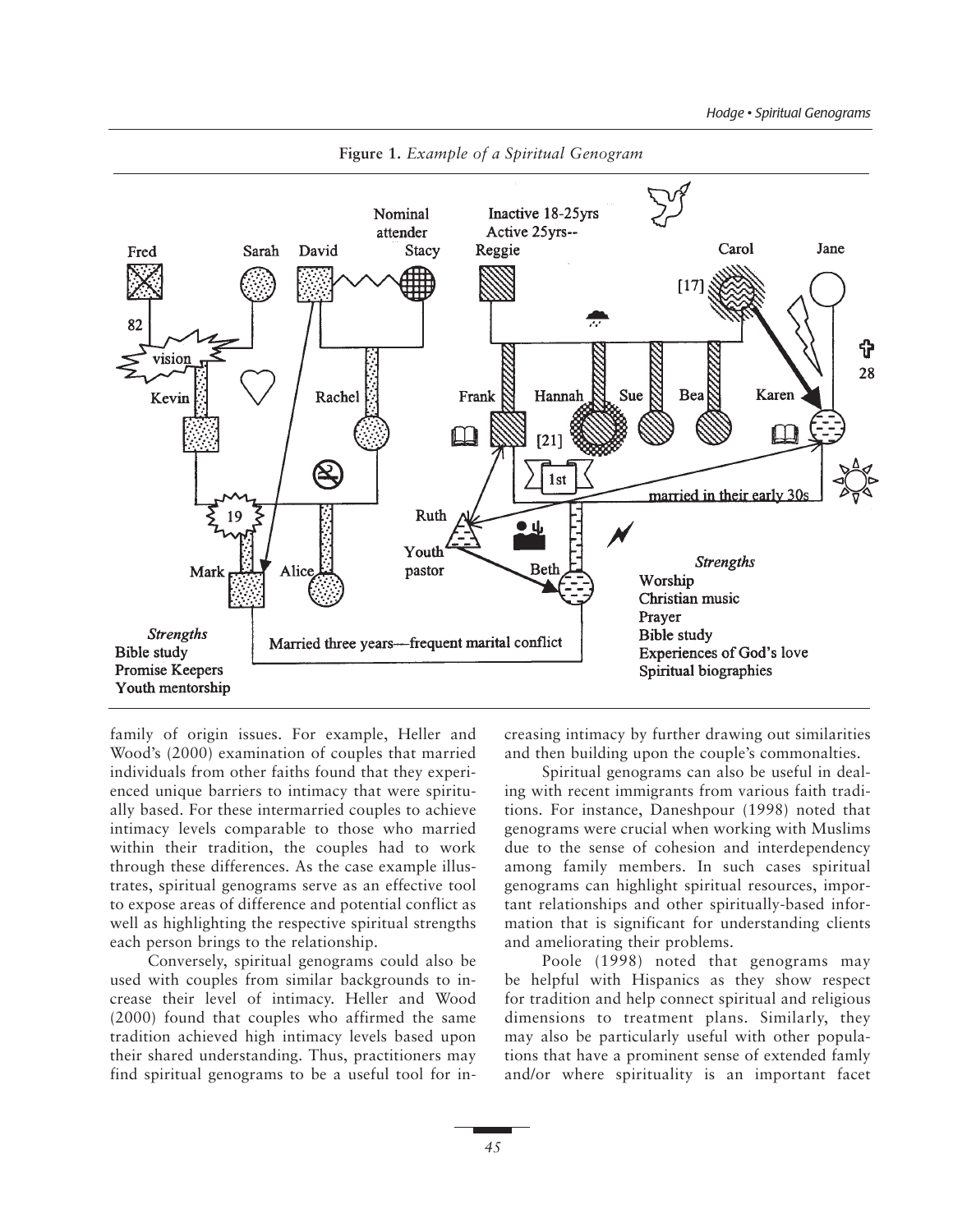of existence, such as African Americans (Frame & Williams, 1996).

Conversely, spiritual genograms may be an inappropriate assessment instrument in some situations. For instance, certain clients may not connect past functioning with present conditions and, consequently, may believe that genogram construction constitutes a misuse of therapeutic time (Kuehl, 1995).

In such situations, more present-focused assessment approaches, such as spiritual eco-maps (Hodge, 2000a) may better suit clients' desires due to their "here and now" orientation and their relatively rapid construction. However, the time involved in constructing a spiritual genogram can be substantially reduced by orienting clients to the concepts involved, perhaps supplemented by having them read this article, and assigning the construction of the instrument as a homework assignment.

Finally, in light of time limitations, many social workers are adopting techniques drawn from brief modalities. While a number of interventions profiled in this paper are either drawn from, or are congruent with, brief approaches, readers interested in further information may wish to consult two articles written by Kuehl (1996; 1995). Kuehl provides an extended discussion on the integration of solution-oriented approaches and genograms that can be used to supplement the material presented in this article.

#### Conclusion

Spirituality often plays a critical role in family systems (Wuthnow, 1999). Further, many clients wish to incorporate their spiritual and religious values into the therapeutic dialogue (Bart, 1998; Privette, Quackenbos & Bundrick, 1994). The strength of spiritual genograms is their ability to reveal generationally informed spiritual conflicts and resources and connect clients with those resources to solve problems. For families and individuals who desire to understand how their religious heritage intersects with present functioning, and draw upon that heritage to address current challenges, this approach may represent the ideal assessment method.

#### **References**

- Argue, A., Johnson, D. R., & White, L. K. (1999). Age and religiosity: Evidence from a three-wave panel analysis. *Journal for the Scientific Study of Religion, 38*(3), 423–435.
- Azhar, M. Z., & Varma, S. L. (1995a). Religious psychotherapy as management of bereavement. *Acta Psychiatrica Scandinavica, 91,* 233–235.
- Azhar, M. Z., & Varma, S. L. (1995b). Religious psychotherapy in depressive patients. *Psychotherapy and Psychosomatics, 63,* 165–168.
- Azhar, M. Z., Varma, S. L., & Dharap, A. S. (1994). Religious psychotherapy in anxiety disorder patients. *Acta Psychiatrica Scandinavica, 90,* 1–2.
- Bart, M. (1998). Spirituality in counseling finding believers. *Counseling Today, 41*(6), 1, 6.
- Bengtson, V. L., & Harootyan, R. A. (1994). *Intergenerational linkages.* Washington, DC: Springer Publishing.
- Black, P. N., Jeffreys, D., & Hartley, E. K. (1993). Personal history of pscyhosocial trauma in the early life of social work and business students. *Journal of Social Work Education, 29*(2), 171–180.
- Bullis, R. K. (1990). Spiritual genograms: Nurturing our spiritual roots. *Church Teachers, 17*(5), 174–175, 190–191.
- Bullis, R. K. (1996). *Spirituality in social work practice.* Washington, DC: Taylor & Francis.
- Canda, E. R. (1997). Spirituality. In 1997 Supplement. In R. L. Edwards (Ed.), *Encyclopedia of social work* (19, pp. 299–309). Washington, DC: NASW Press.
- Canda, E. R., & Furman, L. D. (1999). *Spiritual diversity in social work practice.* New York: The Free Press.
- Carroll, M. M. (1997). Spirituality and clinical social work: Implications of past and current perspectives. *Arete, 62*(1),  $25 - 34.$
- Clarke, E. J., Preston, M., Raksin, J., & Bengtson, V. L. (1999). Types of conflicts and tensions between older parents and adult children. *The Gerontologist, 39*(3), 261–270.
- Clydesdale, T. T. (1999). Toward understanding the role of bible beliefs and higher education in American attitudes toward eradicating poverty, 1964–1996. *Journal for the Scientific Study of Religion, 38*(1), 103–118.
- Dancy, J. J., & Wynn-Dancy, M. L. (1994). Faith of our fathers (mothers) living still: Spirituality as a force for the transmission of family values within the black community. *Activities, Adaptation & Aging, 19*(2), 87–105.
- Daneshpour, M. (1998). Muslim families and family therapy. *Journal of Marital and Family Therapy, 24*(3), 355–390.
- Davis, N. J., & Robinson, R. V. (1996). Religious orthodoxy in American society: The myth of a monolithic camp. *Journal for the Scientific Study of Religion, 35*(3), 229–245.
- DiBlasio, F. A. (1998). The use of a decision-based forgiveness intervention within intergenerational family therapy. *Journal of Family Therapy, 20*(1), 77–94.
- Doherty, W. J. (1999). Morality and spirituality in therapy. In F. Walsh (Ed.), *Spiritual resources in family therapy* (pp. 179–192). New York: Gilford Press.
- Dor-Shav, N. K., Friedman, B., & Tcherbonogura, R. (1978). Identification, prejudice and aggression. *The Journal of*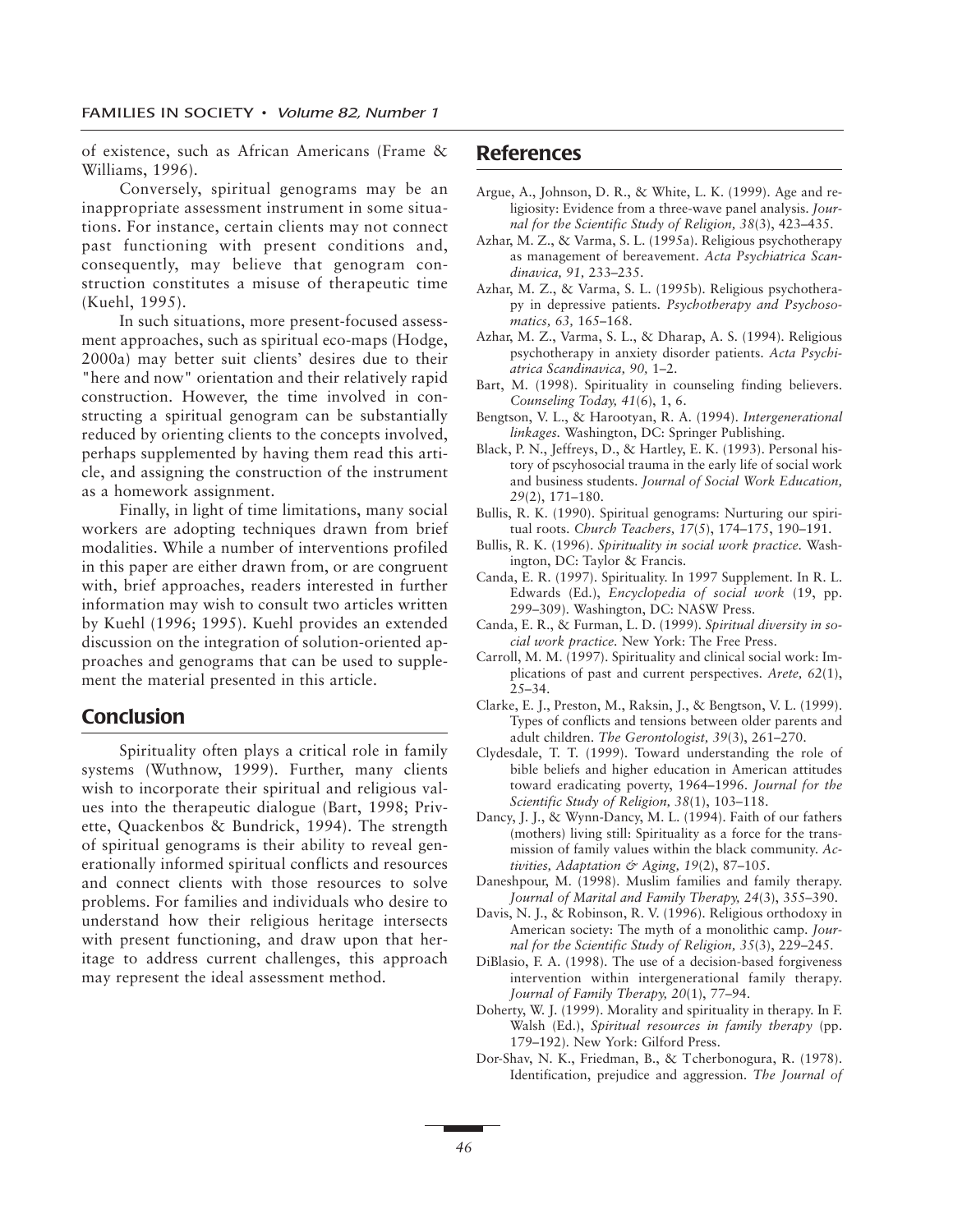*Social Psychology, 104,* 217–222.

- Dunn, A. B., & Dawes, S. J. (1999). Spirituality-focused genograms: Keys to uncovering spiritual resources in African American families. *Journal of Multicultural Counseling and Development, 27*(1), 240–254.
- Ellison, C. G., & George, L., K. (1994). Religious involvement, social ties, and social support in a Southeastern community. *Journal for the Scientific Study of Religion, 33*(1), 46–61.
- Ellison, C. G., & Levin, J. S. (1998). The religion-health connection: Evidence, theory, and future directions. *Health Education and Behavior, 25*(6), 700–720.
- Fenton, J. Y. (1988). *Transplanting religious traditions.* New York: Praeger.
- Ferraro, K. F., & Kelley-Moore, J. A. (2000). Religious consolation among men and women: Do health problems spur seeking? *Journal of the Scientific Study of Religion, 39*(2), 220–234.
- Fishbane, M. D. (1999). Honor thy father and mother. In F. Walsh (Ed.), *Spiritual resources in family therapy* (pp. 136–156). New York: Guilford Press.
- Fitchett, G. (1993). *Assessing spiritual needs.* Minneapolis: Augsburg.
- Frame, M. W. (2000a). Constructing religious/spiritual genograms. In R. E. Watts (Ed.), *Techniques in marriage and family counseling. The family psychology and counseling series* (Vol. 1). Alexandria, VA: American Counseling Association.
- Frame, M. W. (2000b). The spiritual genogram in family practice. *Journal of Marital and Family Therapy, 26*(2), 211–216.
- Frame, M. W., & Williams, C. B. (1996). Counseling African Americans: Integrating spirituality in therapy. *Counseling and Values, 41*(1), 116–28.
- Gallup, G. J., & Lindsay, D. M. (1999). Surveying the religious landscape. Harrisburg, PA: Morehouse Publishing.
- Gartner, J. (1996). Religious commitment, mental health, and prosocial behavior: A review of the empirical literature. In E. P. Shafranske (Ed.), *Religion and the clinical practice of psychology* (pp. 187–214). Washington, DC: American Psychological Association.
- Genia, V. (2000). Religious issues in secularly based psychotherapy. *Counseling and Values, 44*(3), 213–221.
- Griffith, M. E. (1999). Opening therapy to conversations with a personal God. In F. Walsh (Ed.), *Spiritual resources in family therapy* (pp. 209–222). New York: Guilford Press.
- Hardy, K. V., & Laszloffy, T. A. (1995). The cultural genogram: Key to training culturally competent family therapists. *Journal of Marital and Family Therapy, 21*(3), 227–237.
- Hawkins, R. S., Tan, S. Y., & Turk, A. A. (1999). Secular versus Christian inpatient cognitive-behavioral therapy programs: Impact on depression and spiritual well-being. *Journal of Psychology and Theology, 274*(4), 309–318.
- Heller, P. E., & Wood, B. (2000). The influence of religious and ethnic differences on martial intimacy: Intermarriage versus intramarriage. *Journal of Marital and Family Therapy, 26*(2), 241–252.
- Hodge, D. R. (2000a). Spiritual ecomaps: A new diagrammatic tool for assessing marital and family spirituality. *Journal*

*of Marital and Family Therapy, 26*(1), 229–240.

- Hodge, D. R. (2000b). Spirituality: Towards a theoretical framework. *Social Thought, 19*(4), 1–20.
- Hoffmann, J. P., & Miller, A. S. (1998). Denominational influences on socially divisive issues: Polarization or continuity? *Journal for the Scientific Study of Religion, 37*(3), 528–546.
- Hoyt, M. F. (1998). Introduction. In M. F. Hoyt (Ed.), *The handbook of constructive therapies* (pp. 1–27). San Francisco: Jossey-Bass.
- Hunter, J. D. (1991). *Culture Wars.* New York: Basic Books.
- Johnson, C. L. (1995). Determinants of adaptation of oldest old black Americans. *Journal of Aging Studies, 9*(3), 231–244.
- Kuehl, B. P. (1996). The use of genograms with solution-based and narrative therapies. *The Family Journal, 4*(1), 5–11.
- Kuehl, B. (1995). The solution-oriented genogram: A collaborative approach. *Journal of Marital and Family Therapy, 21*(3), 239–250.
- Lewis, K. G. (1989). The use of color-coded genograms in family therapy. *The Journal of Marital and Family Therapy, 15*(2), 169–176.
- Lindstrom, T. C. (1995). Experiencing the presence of the dead: Discrepancies in "the sensing experience" and their psychological concomitants. *Omega, 31*(1), 11–21.
- Maton, K. I., & Salem, D. A. (1995). Organizational characteristics of empowering community settings: A multiple case study approach. *American Journal of Community Practice, 23*(5), 631–656.
- McCullough, M. E., Paragament, K. I., & Thoresen, C. E. (Eds.). (2000). *Forgiveness.* New York: Guilford Press.
- McGoldrick, M., Gerson, R., & Shellenberger. (1999). *Genograms: Assessment and intervention* (2nd ed). New York: W.W. Norton & Company.
- Morse, M., & Perry, P. (1994). *Parting visions.* New York: Villard Books.
- O'Connor, T., P., Alexander, E., Hoge, D., Parikh, C., & Grunder, S. (1999, November). *Baptist, Catholic, and Methodist teenagers become adults: A 24-year follow-up study of religious behavior and attitudes.* Religious Research Association meeting. Boston.
- Pargament, K. I. (1997). *The psychology of religion and coping.* New York: Guilford Press.
- Pargament, K. I., & Brant, C. R. (1998). Religion and coping. In H. G. Koenig (Ed.), *Handbook of religion and mental health* (pp. 111–128). New York: Academic Press.
- Poole, D. L. (1998). Politically correct or culturally competent? *Health and Social Work, 23*(3), 163–166.
- Privette, G., Quackenbos, S., & Bundrick, C. M. (1994). Preferences for religious and nonreligious counseling and psychotherapy. *Psychological Reports, 75,* 539–547.
- Propst, L. R. (1996). Cognitive-behavioral therapy and the religious person. In E. P. Shafranske (Ed.), *Religion and the clinical practice of psychology* (pp. 391–407). Washington, DC: American Psychological Association.
- Rabey, S. (2000, February 7). Videos of hate. *Christianity Today,* p. 21.
- Rey, L. D. (1997). Religion as invisible culture: Knowing about and knowing with. *Journal of Family Social Work, 2*(2),